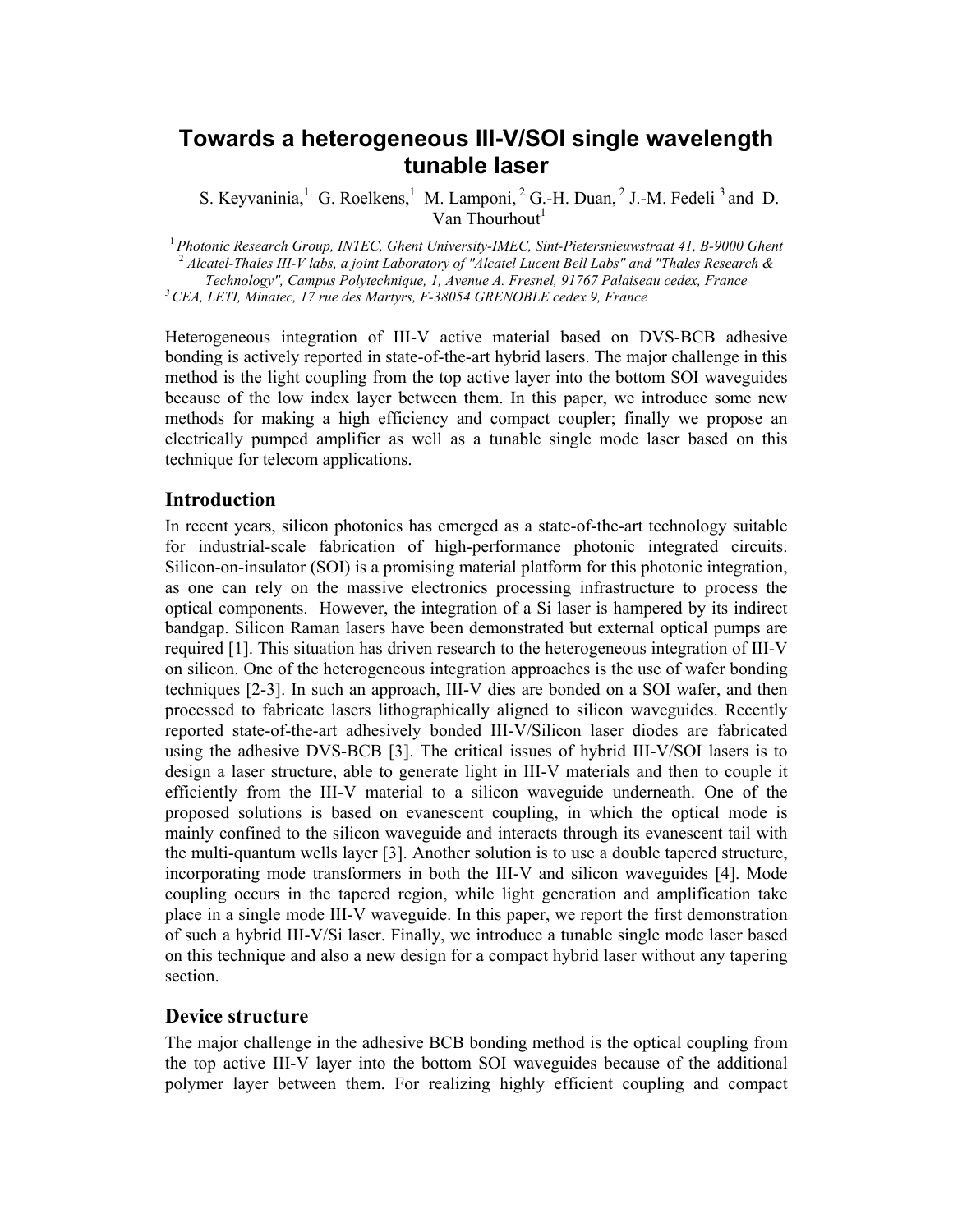devices, we introduce an adiabatically tapered coupler for III-V layers and SOI waveguides. If we consider half of the device structure Fig.1, the structure can be divided into three parts. In the section (1), there is a III-V waveguide that provides optical gain. At right side of it, there is a coupling region that couples light from one guide to the other. The section (3) is a silicon waveguide without III-V on top.



Fig 1.The schematic of adiabatic tapered III-V/silicon laser and layout for design

The III-V region has a multiple quantum well (QW) double heterostructure, which consists of a p-InGaAs contact layer, a p-InP clad, 6 InGaAsP QW surrounded by two InGaAsP separate confinement heterostructure (SCH) layers, and an n-InP layer. The QWs consist of six 8nm thick 1.55Q-InGaAsP well layers separated by 10nm thick 1.17Q-InGaAsP barrier layers. The thickness of both SCH layers is 100nm and the thickness of the n-InP layer is 200nm.The SOI substrate (200mm wafer manufactured by SOITEC) is composed of a mono-crystalline silicon layer (thickness of 400nm) on top of a 2µm thick buried oxide layer on a silicon substrate. The silicon rib waveguides have a height of 400nm, an etch depth of 180nm and a width of 1 $\mu$ m.

The coupling efficiency of the two tapered optical waveguides depends on the thickness of the BCB layer, which is determined by the bonding process, the length of the tapered waveguide and other geometrical parameters which should be considered in the real structure. In our design, the underlying rib waveguide with the length of L, is tapering from 1 µm width to 400nm. In reverse direction over that, the design consists of two tapers for III-V, one of them from  $2\mu$ m width to 900nm width (length of L1), and another from 900nm width to 500nm width again with the length L (figure 1).



Figure3. a) Forward power for the fundamental mode for various taper length and different value of BCB thickness b) an example for fundamental mode profile in four different cross-sections are shown in Fig1.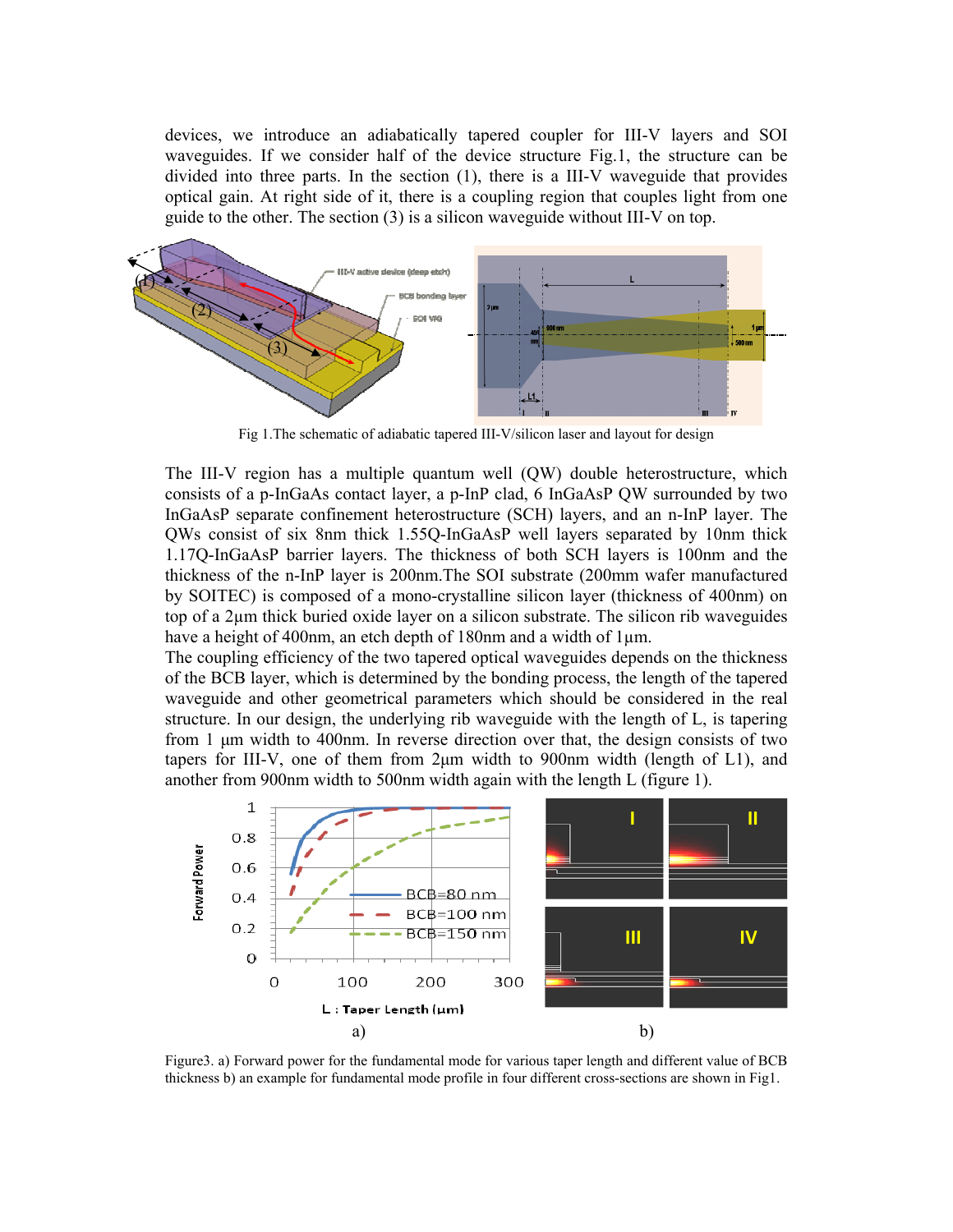A fully vectorial mode finder software, FIMMWAVE, was used for studying the optical properties of the device. The first results of these simulations, given as plots of the forward power (left to right) for the fundamental mode versus taper length with different BCB thicknesses are shown in Figure 3 a, b. Furthermore, the fabrication tolerances and the overall size should be considered when selecting the optimal design [4].

## **Experimental results**

The first design was the hybrid III-V/silicon amplifiers without any cavity structures in the SOI. In order to have a Fabry-Perot hybrid III-V/silicon laser, after the fabrication process for the III-V layer, the mirrors on the passive SOI waveguides are formed by cleaving the SOI wafer. The device is mounted on a temperature controlled stage set to 20°C. The output laser beam is collected by a lens fiber coupled to the silicon waveguide cleaved facet. The coupling losses are estimated to be higher than 5dB. The L-I curve is shown in figure 2a. The laser is electrically pulse-pumped up to 200mA, with a pulse period and width of 10µs and 180ns. The device has a lasing threshold of 45mA and a maximum fiber coupled power of 0.75 mW at both sides. The series resistance is 12 Ohms. The lasing spectrum is shown in figure 2b [5].



Figure3. a) Fiber coupled laser power as a function of drive current (L-I curve) under pulsed operation at 20°C. b) Optical spectrum of the laser driven at 55mA

#### **New designs**

Making a tunable laser in this structure offers several promising advantages since we can define the laser cavity in the SOI waveguide by employing DBR gratings or other wavelength selective components. This gives a very high accuracy and possibly low cost. In this paper, we introduce a preliminarily design for a single mode laser with two DBR gratings and one microring resonator (Figure 4 a). In this laser, we consider a back DBR grating with reflection near to 1 and bandwidth of 50nm; on the other side there are a wavelength selective microring with FSR of around 25nm and a front reflector with DBR grating. The reflectivity of the front DBR grating should be 0.4-0.7 to achieve a good laser output power into the rest of the integrated components. For tuning the wavelength one can either use carrier injection or the thermo-optic effect in the ring resonator.